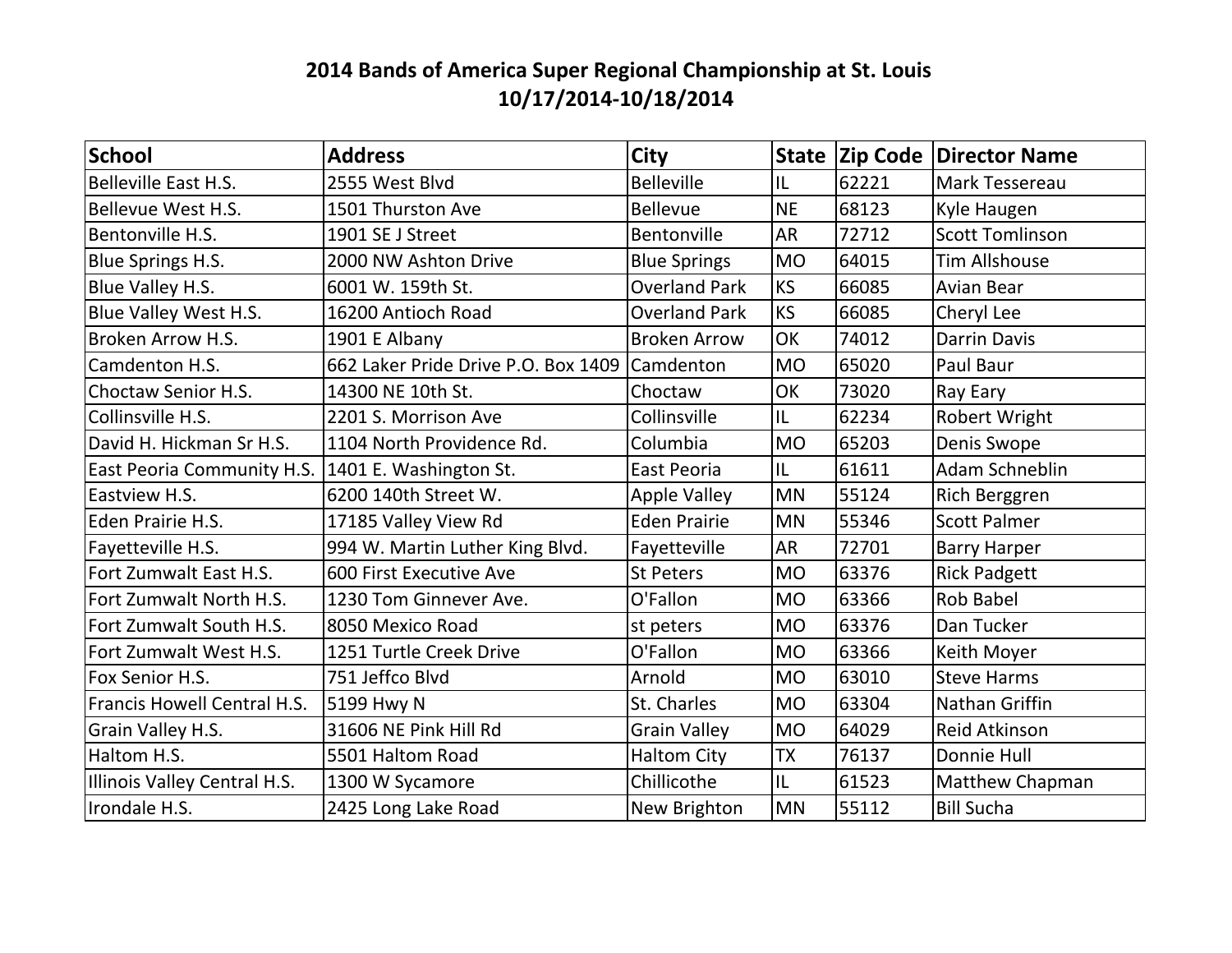## **2014 Bands of America Super Regional Championship at St. Louis 10/17/2014-10/18/2014**

| James Martin H.S.         | 4501 W. Pleasant Ridge Rd. | Arlington            | <b>TX</b>      | 76016 | David Carbone                  |
|---------------------------|----------------------------|----------------------|----------------|-------|--------------------------------|
| Jefferson City H.S.       | 609 Union Street           | Jefferson City       | <b>MO</b>      | 65109 | <b>Brett Myers</b>             |
| Jenks H.S.                | 205 East B Street          | Jenks                | OK             | 74037 | <b>Scott Hillock</b>           |
| Kickapoo H.S.             | 3710 S Jefferson Ave       | Springfield          | <b>MO</b>      | 65807 | <b>Troy Peterson</b>           |
| Lafayette H.S.            | 401 Reed Ln                | Lexington            | KY             | 40503 | <b>Charles Smith</b>           |
| Lake Hamilton H.S.        | 280 Wolf Street            | Pearcy               | <b>AR</b>      | 71964 | <b>Jon Shultz</b>              |
| Lee's Summit North H.S.   | 901 NE Douglas St          | Lees Summit          | <b>MO</b>      | 64086 | Scott Kuhlman                  |
| Legend H.S.               | 22219 Hilltop Road         | Parker               | CO             | 80138 | Orlando Otis                   |
| Lemont H.S.               | 800 Porter Street          | Lemont               | IL             | 60439 | Dave Nommensen                 |
| Lincoln Community H.S.    | 1000 Railer Way            | Lincoln              | IL             | 62656 | David Swaar                    |
| Lincoln H.S.              | 2900 S. Cliff Ave          | <b>Sioux Falls</b>   | <b>SD</b>      | 57105 | Dan Carlson                    |
| Lindbergh H.S.            | 5000 S. Lindbergh Blvd.    | St. Louis            | <b>MO</b>      | 63126 | David Wyss                     |
| Lockport Township H.S.    | 1333 East Seventh Street   | Lockport             | IL             | 60441 | <b>Brian Covey</b>             |
| Marshall H.S.             | 400 Tiger Drive            | Marshall             | <b>MN</b>      | 56258 | Wayne Ivers                    |
| Metamora Township H.S.    | 101 West Madison           | Metamora             | IL             | 61548 | <b>Christopher Render</b>      |
| Mountain Home Senior H.S. | 500 Bomber Blvd.           | <b>Mountain Home</b> | AR <sup></sup> | 72653 | <b>Tom Chentnik</b>            |
| Mustang H.S.              | 906 S. Heights Dr.         | Mustang              | OK             | 73064 | Ryan Edgmon                    |
| Naperville Central H.S.   | 440 Aurora Avenue          | Naperville           | IL             | 60540 | <b>DJ Alstadt</b>              |
| Neosho H.S.               | 511 Neosho Blvd.           | Neosho               | <b>MO</b>      | 64850 | Dan Duffield                   |
| Nixa H.S.                 | 301 S. Main                | Nixa                 | <b>MO</b>      | 65714 | <b>Craig Finger</b>            |
| Normal West H.S.          | 501 N. Parkside Road       | Normal               | IL             | 61761 | Lisa Preston                   |
| O'Fallon Township H.S.    | 600 S. Smiley St.          | O'Fallon             | IL             | 62269 | <b>Melissa Gustafson-Hinds</b> |
| Owasso H.S.               | 12901 E. 86th St. N        | Owasso               | OK             | 74055 | <b>Chris Harris</b>            |
| Paragould H.S.            | 1701 W. Court              | Paragould            | <b>AR</b>      | 72450 | <b>Richie Williams</b>         |
| Parkway Central H.S.      | 369 N. Woods Mill Rd.      | Chesterfield         | <b>MO</b>      | 63017 | Doug Hoover                    |
| Parkway North H.S.        | 12860 Fee Fee Rd           | St. Louis            | <b>MO</b>      | 63146 | <b>Mark Linn</b>               |